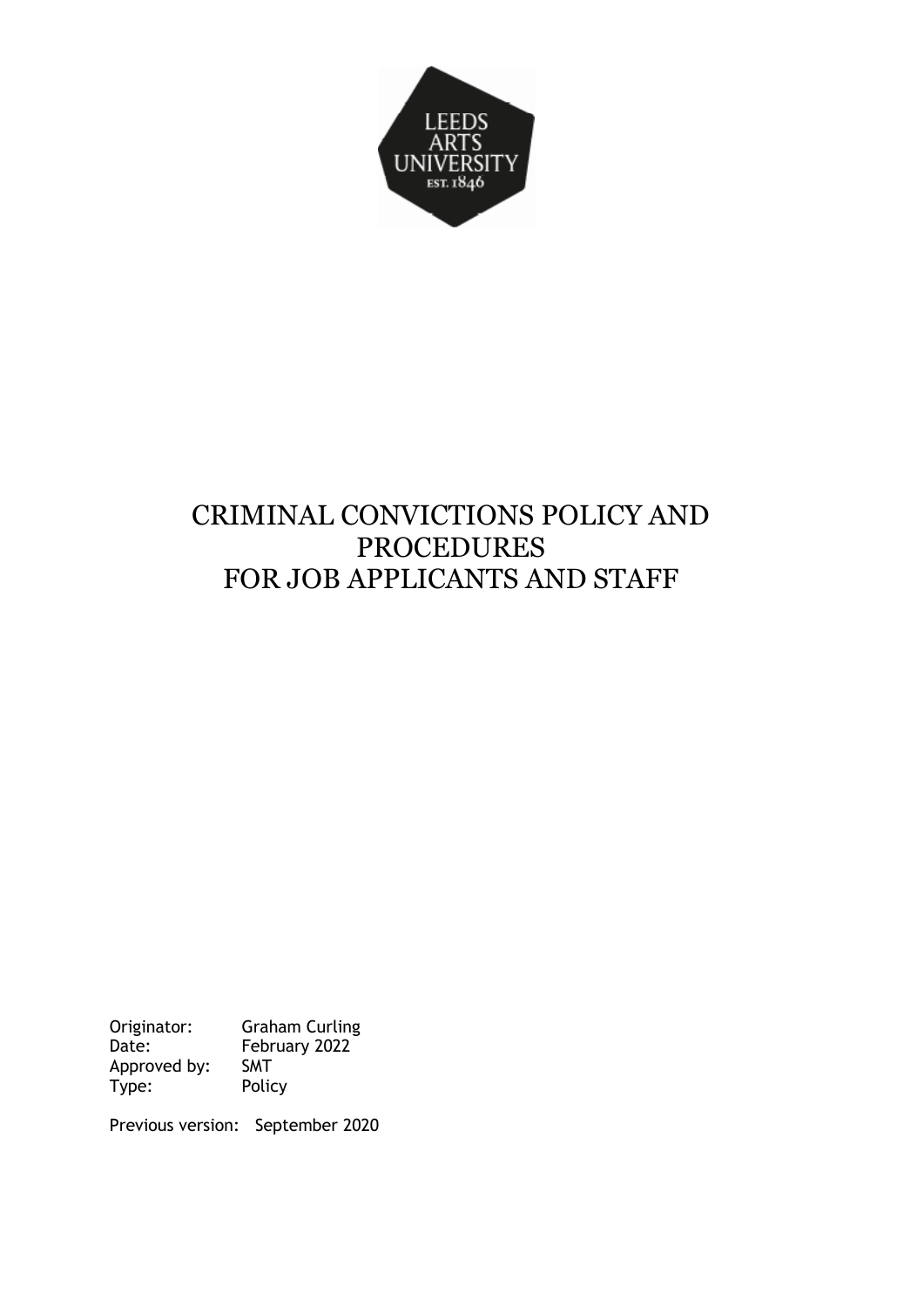# **CONTENTS**

| 1. | Purpose                                                                                               | 3  |
|----|-------------------------------------------------------------------------------------------------------|----|
| 2. | Declaration of Criminal Convictions                                                                   | 3  |
| 3. | Action to be Taken on Receipt of a Declaration of Criminal Convictions                                | 4  |
| 4. | Action to be Taken for an Undeclared Criminal Conviction that is Identified After an<br>Offer is Made | 4  |
| 5. | Action to be Taken if the Declaration of a Conviction Takes Place After Registration                  | 5  |
| 6. | Recording Information Relating to Criminal Convictions                                                | 5. |
| 7. | Considering Criminal Convictions and Suitability to be Offered Employment                             | 5  |

APPENDIX 1: Secure Storage, Handling, Use, Retention and Disposal of Disclosures and Disclosure 7 Information guidelines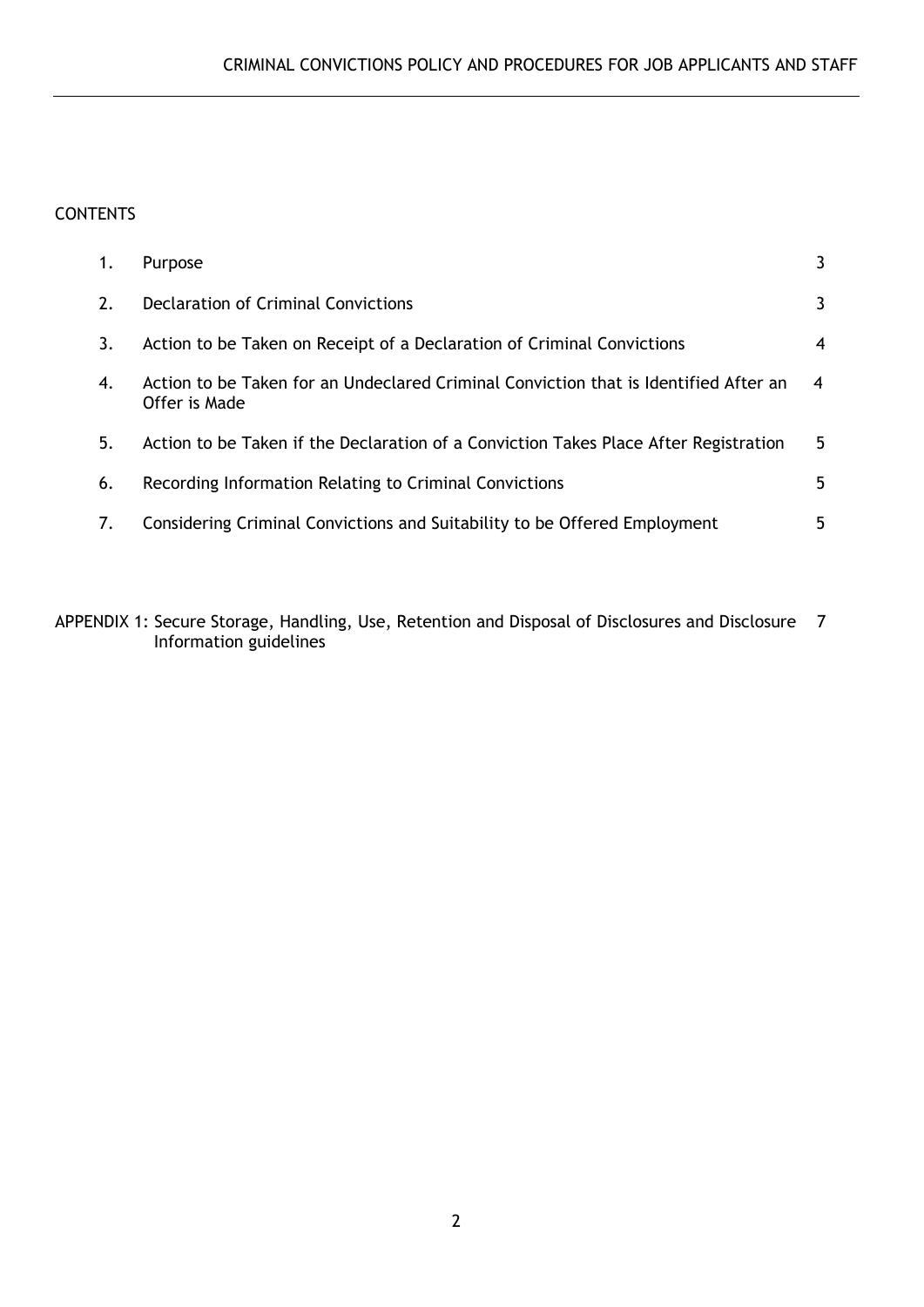# **1. Purpose**

To ensure the safety and protection of both students and staff, the following procedures should be followed in relation to applications from any potential staff member declaring a criminal conviction which is not spent under the terms of the Rehabilitation of Offenders Act 1974 or any member of staff who receives a conviction.

## **2. Declaration of Criminal Convictions**

- 2.1 The University does not wish to debar individuals with criminal records from taking up or continuing employment in the University. In general, a criminal record is not to be regarded as an absolute obstacle to employment at this University. In any event, the University will not take into account, when dealing with candidates for posts and existing staff, a criminal record which is deemed "spent" under the terms of the Rehabilitation of Offenders Act (1974) unless such criminal record is taken as an "exception" under the terms of the Rehabilitation of Offenders Act (1974) (Exception) Order 1975 ("the Exception Order"), as amended 2013.
- 2.2 However, all job applicants who apply for a role at the University are required to make a declaration of any relevant criminal convictions by completing the declaration on their application form. Should an applicant make a declaration then the details of a conviction/s should be sent under separate, confidential cover, to the Head of Human Resources. A relevant criminal conviction includes convictions, cautions, admonitions, reprimands, final warnings, bind over orders or similar involving one or more of the following:
	- any kind of violence including (but not limited to) threatening behaviour, offences concerning the intention to harm or offences which resulted in actual bodily harm;
	- offences listed in the Sex Offences Act 2003;
	- the unlawful supply of controlled drugs or substances where the conviction concerns commercial drug dealing or trafficking;
	- offences involving firearms;
	- offences involving arson;
	- offences listed in the Terrorism Act 2006.

Under the Rehabilitation of Offenders Act, sentences of 30 months imprisonment or more are never spent, while those of lesser duration do not have to be declared once spent. If the conviction involved an offence similar to those set out above, but was made by a court outside of Great Britain, and that conviction would not be considered as spent under the Rehabilitation of Offenders Act 1974, this should be declared.

Convictions that are **spent** (as defined by the Rehabilitation of Offenders Act 1974) are not considered to be relevant.

- 2.3 If an applicant is convicted of a relevant criminal offence after they have applied for a role, they must inform the University.
- 2.4 For certain roles such as those dealing with FE students, or working in the University's Progression team there may also be a requirement for a successful applicant to undergo an Enhanced DBS check. As an organisation using the Disclosure and Barring Service (DBS) to assess applicants' suitability for positions of trust, the University complies fully with the DBS Code of Practice and undertakes to treat all applicants for positions fairly. It undertakes not to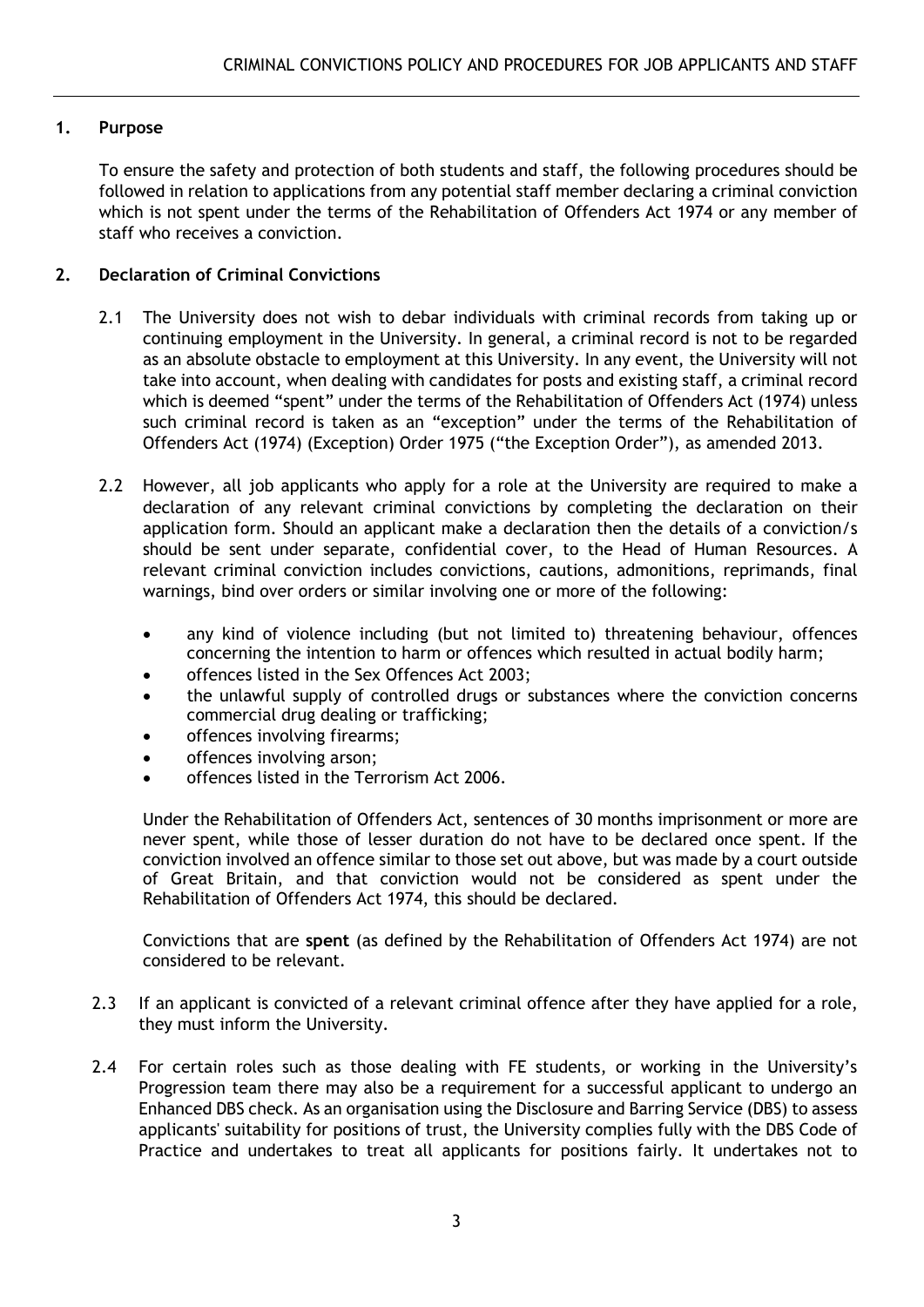discriminate unfairly against any subject of a Disclosure on the basis of conviction or other information revealed.

2.5 If a DBS check reveals that the person is on a barred list, the matter will be discussed with the prospective employee. The University will not be able to employ them in regulated activity. In these circumstances where the prospective employee is on a barred list and the post applied for involves work that is regulated activity, this information will be reported to the police and the DBS by the Head of Human Resources or their nominee, as the applicant will have committed a criminal offence by attempting to work in regulated activity.

# **3. Action to be Taken on Receipt of a Declaration of a Criminal Conviction**

- 3.1 The recruitment process involves each application being shortlisted against the essential and desirable criteria for the role on its own merits. Only once shortlisting has taken place will checks be carried out to establish whether any shortlisted applicant has declared a criminal conviction. Declaration of a conviction is not in itself grounds for the University to withdraw an offer of an interview unless the nature of the conviction would automatically render the applicant from being unable to undertake the role.
- 3.2 If a declaration has been made on the application and the candidate has been shortlisted, then they will be written to by Human Resources explaining that further information is required prior to the interview and that this should be sent to the Head of Human Resources whose contact details will be provided. A deadline date will be stated on the letter for receipt of the additional information and should this not be received then the offer of an interview will be withdrawn.
- 3.3 Once the University has all the information it needs regarding the conviction, the continuing suitability of the offer of an interview will be assessed by the Head of Human Resources.
- 3.4 If a declaration is made, but the convictions do not fall within the definition of a *relevant* criminal conviction then no further action will be taken.
- 3.5 However, if the conviction is a *relevant* criminal conviction then the nature of the conviction will be discussed further with the Human Resources member of the panel and the applicant. Should the applicant be the panel's preferred candidate then this information will be shared with the Head of Human Resources along with the panel's recommendation to appoint. The nature of the conviction and the panel recommendation will be considered by the Head of Human Resources, who will make a recommendation to the Vice-Chancellor as to whether the appointment is authorised in line with section 7 of this policy.

## **4. Action to be Taken for an Undeclared Criminal Conviction that is Identified at Interview**

- 4.1 If the declaration is made at interview the information must be taken at interview by the Human Resources representative in as much detail as possible including why the appropriate declaration was not made on the application form.
- 4.2 If the information received states that the applicant had an unspent minor offence (convictions that do not carry a custodial sentence) then the recruitment process will continue in the normal way.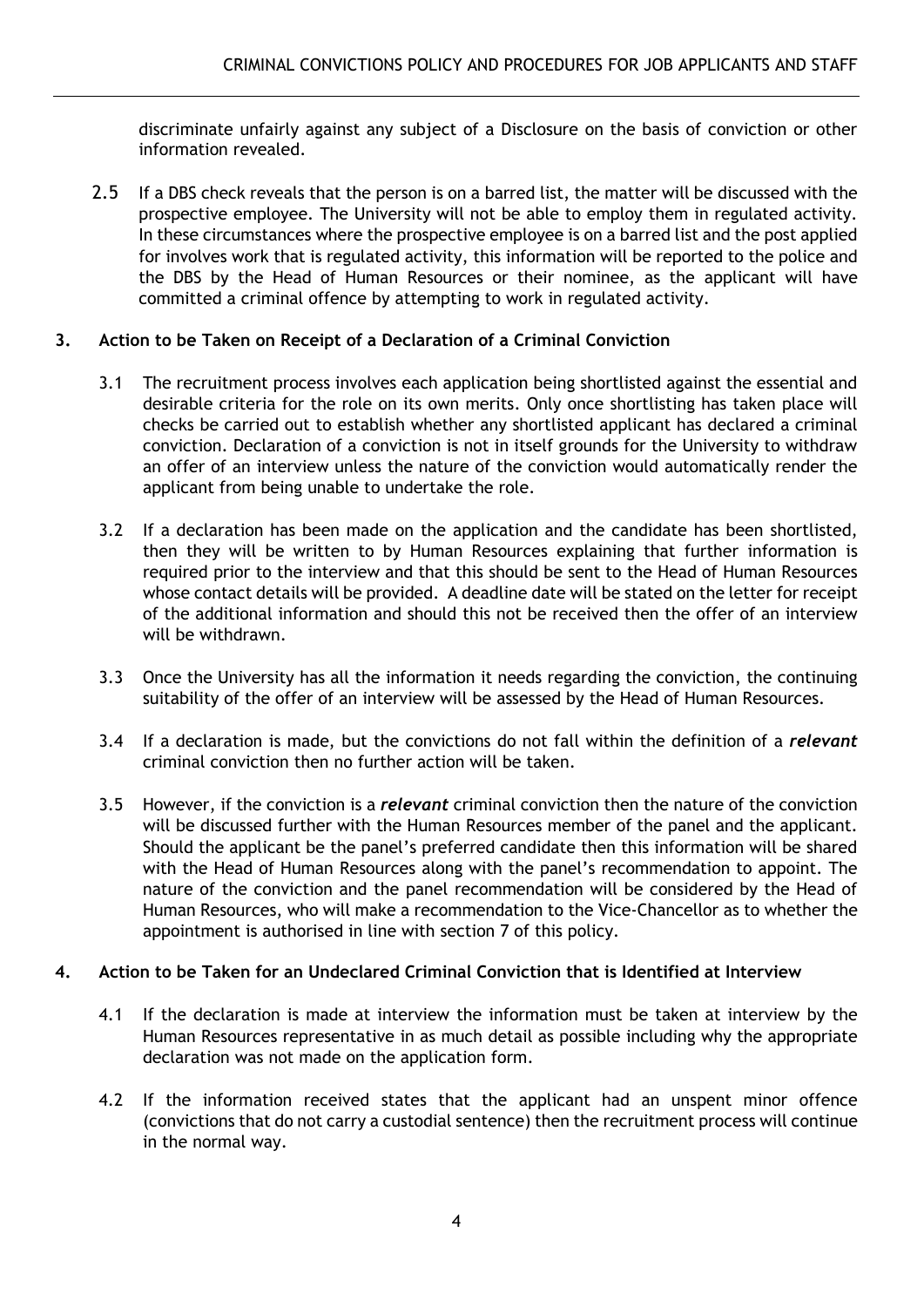4.3 However, if the conviction relates to a *relevant* criminal conviction this information should then be passed on to the Head of Human Resources who will consider it and will make a recommendation to the Vice-Chancellor if the candidate is the panel's recommendation to appoint in line with 3.5 above.

# **5. Action to be Taken if the Declaration of a Conviction Takes Place After Employment Commences**

- 5.1 All convictions acquired during employment are contractually required to be declared immediately to the employee's SMT member and the Head of Human Resources to ensure that appropriate risk assessments can be carried out and to ensure that the University is not being 'brought into disrepute'. A failure to make such a declaration will result in disciplinary action being taken against an employee under the University's disciplinary procedures, or if they are still in their probationary period a Formal Review meeting being convened. Any risk assessment will be conducted by an Human Resources Adviser and a Senior Manager.
- 5.2 The nature of the offence and the risk assessment will determine what, if any, action will be taken against the employee. Such a decision will depend on the employee's role and the nature of the conviction, and could range from no action; additional risk assessments being introduced or the employee's duties being amended; through to disciplinary action being taken against an employee, or if they are still in their probationary period a Formal Review meeting being convened. The process being followed will vary in accordance to the circumstances, but any management decision must be taken in consultation with an Human Resources Adviser. Where the appropriate process is investigation this will be undertaken in accordance with the appropriate procedure.
- 5.3 It should be noted that should an employee have not declared a criminal conviction during the recruitment process and one be brought to the attention of the University (such as through the outcome of a DBS check) this will result in disciplinary action for gross misconduct being taken against an employee, or if they are still in their probationary period a Formal Review meeting being convened.
- 5.4 Any referral for disciplinary action or consideration under the probationary procedures will follow the processes outline in the appropriate policy.

# **6. Recording Information Relating to Criminal Convictions**

- 6.1 Correspondence relating to the declaration of criminal convictions by an applicant or employee will be held confidentially in Human Resources as part of the recruitment on the applicant's or employee's file.
- 6.2 At all stages, access to correspondence relating to an applicant's or employee's criminal record will be confined to a strictly "need to know" basis.
- 6.3 Where DBS checks are sought from appointed candidates, these will be retained in line with Appendix 1 of this policy, the Secure Storage, Handling, Use, Retention and Disposal of Disclosures and Disclosure Information guidelines.

# **7. Considering Criminal Convictions and Suitability to be Offered Employment**

7.1 Where the recruitment panel's preferred candidate has a declared conviction, this information will be reviewed by the Head of Human Resources as part of the University's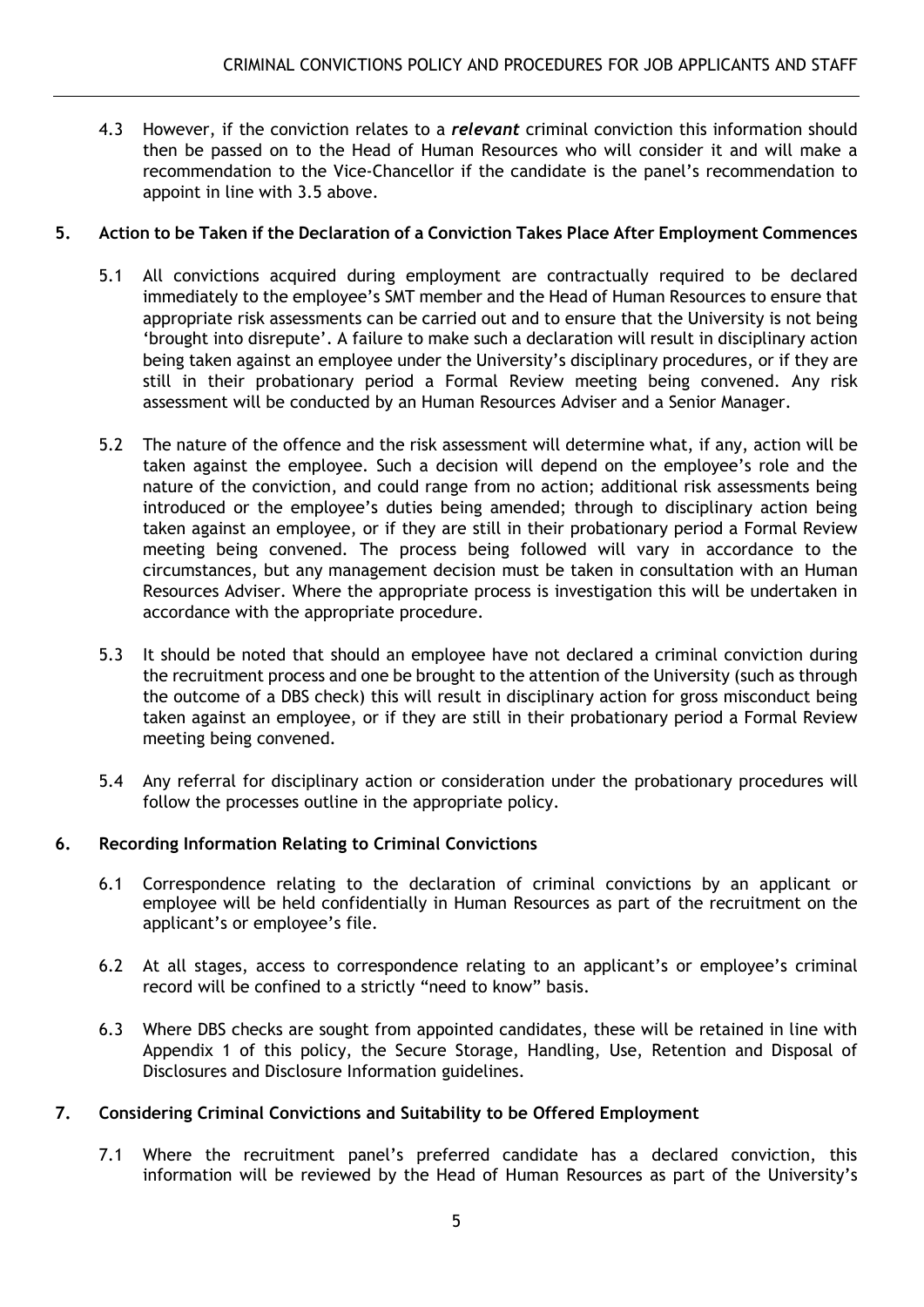normal approval of appointment processes outlined in the Recruitment and Selection Procedure. The Head of Human Resources will assess the applicant's suitability for employment based on that criminal conviction and make a recommendation to the Vice-Chancellor.

- 7.2 In reaching a decision, the Head of Human Resources and Vice-Chancellor shall take the following into consideration:
	- whether the offence constitutes a risk to the safety and/or wellbeing of other members of the University community that is inconsistent with the University's duty of care;
	- the nature of the offence and its relevance to employment;
	- the circumstances that influenced the offence and which may no longer apply (e.g. personal or social factors);
	- when the offence was committed;
	- any factors that minimise the impact of the offence;
	- any of the applicant's achievements since the offence;
	- any evidence submitted by the applicant or student;
	- whatsoever advice they consider appropriate.

A decision will be taken on the balance of probabilities, based on all the facts available at the time. In some cases, it may be determined that they need further information from the applicant before making a final decision, and will arrange to speak to the applicant.

- 7.3 One of the following decisions will be made:
	- To approve the offer of appointment with no further conditions.
	- To approve the offer of appointment but with particular conditions such as risk assessments or control measures.
	- To decline the panel's recommendation of appointment. In this case the applicant will be contacted in the normal way to inform them of the decision and the decision will be transmitted as normal.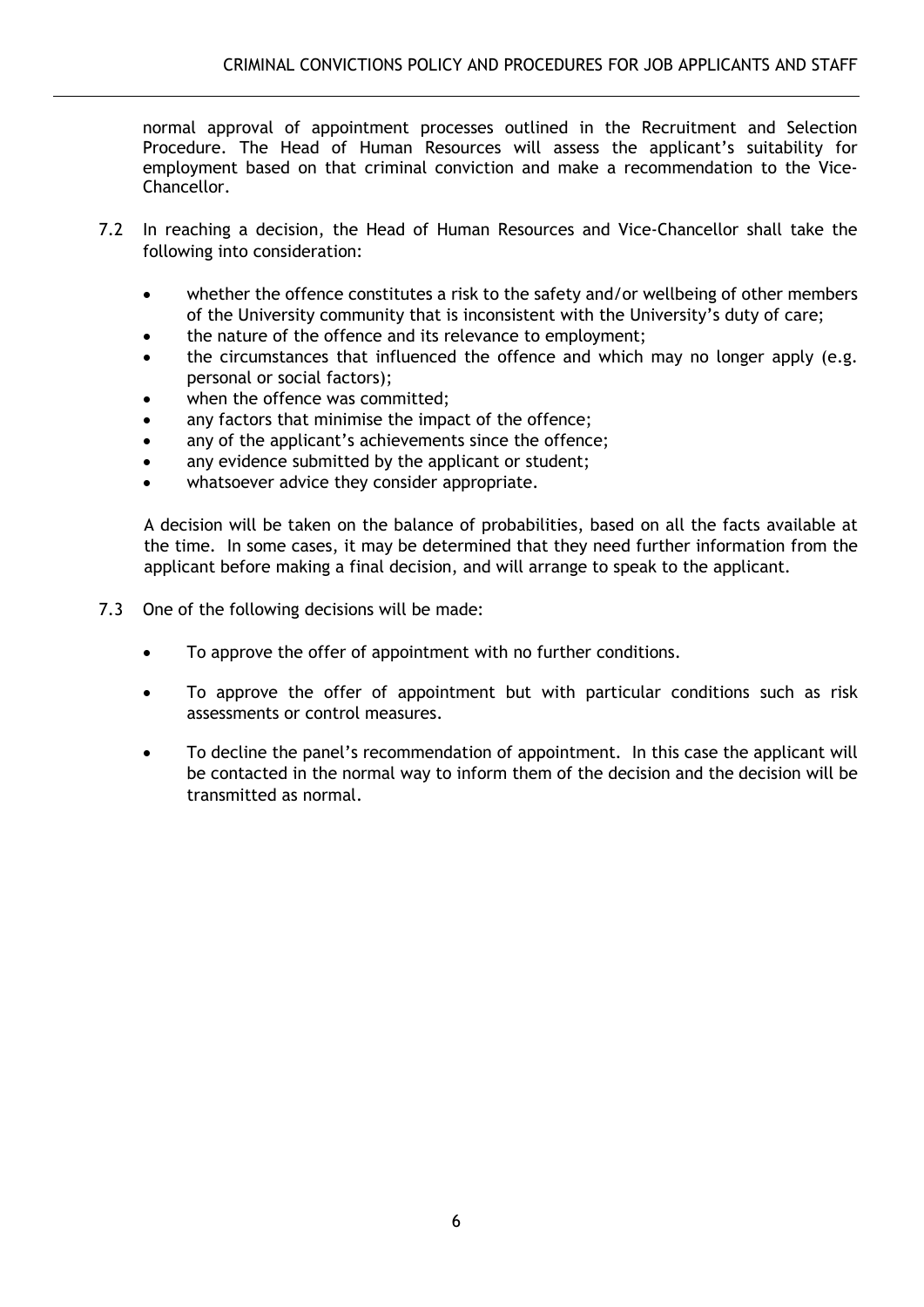#### **Appendix 1: Secure Storage, Handling, Use, Retention and Disposal of Disclosures and Disclosure of Information Guidelines**

## **1. Policy**

As an institution using the Disclosure and Barring Service (DBS) disclosure service to help assess the suitability of applicants for positions of trust and working with young people, the University complies fully with the DPS Code of Practice regarding the correct handling, use, storage, retention and disposal of Disclosures and Disclosure Information. It also complies fully with its obligations under the Data Protection Legislation and other relevant legislation pertaining to the safe handling, use, storage, retention and disposal of Disclosure information.

## **2. Procedure**

#### **2.1** Storage & Access

Disclosure information is never kept on an applicant's personnel file and is always kept separately and securely, in a lockable, non-portable, filing cabinet with access strictly controlled and limited to those who are entitled to see it as part of their duties.

## **2.2** Handling

In accordance with section 124 of the Police Act 1997, Disclosure information is only passed to those who are authorised to receive it in the course of their duties. These are the Vice-Chancellor, the Head of HR and HR staff involved directly in recruitment. We maintain a record of all those to whom Disclosures or Disclosure information has been revealed and we recognise that it is a criminal offence to pass this information to anyone who is not entitled to receive it. The University Auditors may audit this process but do not have access to individual disclosures.

#### **2.3** Usage

Disclosure information is only used for the specific purpose for which it was requested and for which the applicant's full consent has been given. The only exception to this is where an applicant who is barred from working with young people applies to do so. In such circumstances the University's legal duties override this policy and the Head of Human Resources will notify the DBS that an individual has attempted to gain employment in a barred activity in accordance with the Guidelines on Safeguarding and Employment.

#### **2.4** Retention

Once a recruitment (or other relevant) decision has been made, we do not keep Disclosure information for any longer than is necessary. This is generally for a period of up to six months, to allow for the consideration and resolution of any disputes or complaints. If, in very exceptional circumstances, it is considered necessary to keep Disclosure information for longer than six-months, we will consult with the DBS about this and will give full consideration to the Data Protection and Human Rights of individuals before doing so. Throughout this time, the usual conditions regarding safe storage and strictly controlled access will prevail.

#### **2.5** Disposal

Once the retention period has elapsed, we will ensure that any Disclosure information is immediately suitably destroyed by secure means, i.e. by shredding, pulping or burning. While awaiting destruction, Disclosure information will not be kept in any insecure receptacle (e.g.